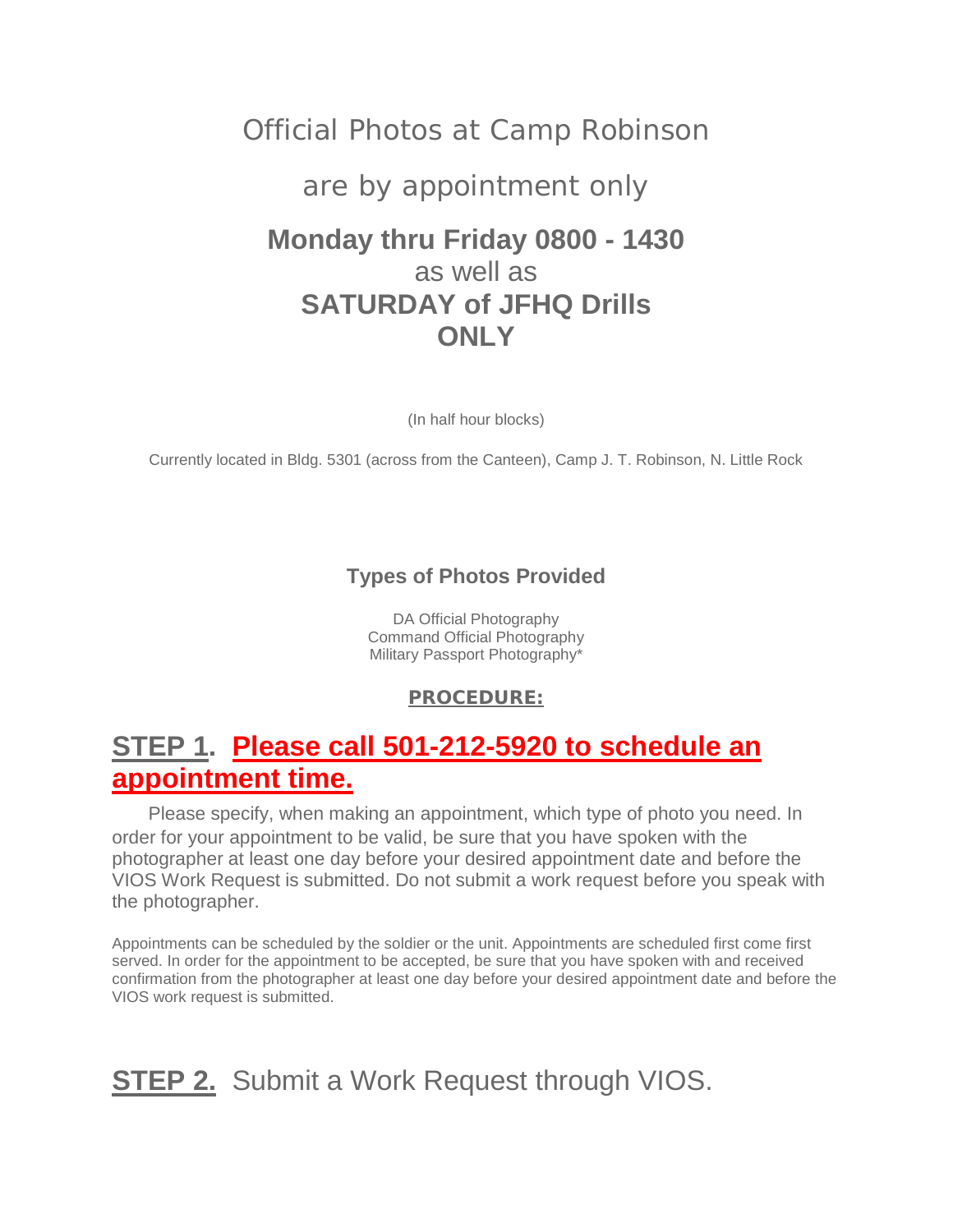#### **[Click Here for directions to submitting a Work Request](https://ngarhome/Web%20Pages/JFHQ%20Coordinating%20Staff/DCSIM/Information%20Services/Visual%20Information%20Services/Document%20Library/VIOS%20Guides/VIOS%20Directions_photos%20appointments.pdf)**

**[Click Here to submit a Work Request in VIOS](http://www.vios.army.mil/)**\*Military Passport Photos are restricted to official military business and are processed at DSCPER. You must provide proof that the photo is for official military business. Please bring a civilian shirt for the photo. You will receive two small Polaroid photos.

We do not provide ID CAC card photos.

#### THE SOLDIER OR UNIT MUST CALL THE PHOTO STUDIO IF THEY CANNOT MAKE THE APPOINTMENT SO THAT THE TIME SLOT CAN BE MADE AVAILABLE TO ANOTHER SOLDIER.

**E6s and above** should anticipate needing an official photo for their promotion board and have their photo taken well in advance of the expected due date. Soldiers should be aware of the board due dates each year. Remember that online photos must be accepted with use of a CAC card; otherwise it will take four days to automatically show up in your online account. Keep this in mind, as well as the available photo dates above, when planning your photo appointment time.

#### *Official DA Photos*

Official photos are available to members of the Army National Guard and those in direct support of the Arkansas Army National Guard, its units and AC personnel in direct support of the AR ARNG units. Appointment priority goes to Arkansas Guard members. DA photos are uploaded to DAPMIS which will allow the soldier to view it through their AKO account. The process for DA photos will take approximately 1/2 hour. By current regulation, you will need your "Class A" uniform. Hats, shoes, and green tabs (per AR 670-1, 28-21, d.) will not be needed. **It is very important that all soldiers schedule time with their unit admin section to review all of their awards and decorations on their uniform before their appointment to ensure their uniform is up-to-date and correct.** We have a dressing room on site. Soldiers should be dressed in their uniform and ready to go at their appointment time. Late or missed photos will need to be rescheduled. Please call to cancel if you cannot make your appointment. OFFICIAL DA PHOTOS CAN BE TAKEN IN EITHER THE ARMY GREEN SERVICE UNIFORM OR THE ASU UNTIL THE MANDATORY POSSESSION DATE OF 1 OCT 2015.

For U.S. Army Service Uniform information (regulations, ALARACT, images, etc.) visit <http://www.army.mil/asu/index.html> or click [here](http://www.armyg1.army.mil/hr/uniform/docs/r670_1.pdf) to view the AR 670-1.

#### *Standards/Policy*

Photographs are taken in compliance with AR 640-30 and AR 25-1 (Ch. 8). "Photographers, soldiers or anyone providing assistance to the soldier while taking the official photograph will not stuff, clip, or otherwise change or alter the appearance of the uniform to make it fit properly. Pockets, lapels and the front of the jacket may be taped." (AR 640-30, Ch.5, g.) Any and all taping will be solely through the effort of the soldier and not of the VI office. All photographs are digital and are archived. By regulation, official DA photos cannot be released to customers on disk or by email, but will be uploaded to DAPMIS and available to view online through the soldier's AKO.

#### *Viewing Your DA Photo Online*

AKO requires soldiers to use their CAC card to accept their online photo. You will have to use your armory's computer or a computer with a CAC card reader to accept your photo. Otherwise, it will be four days before your new photo will automatically appear in your online account. By regulation, only official DA photos taken by this VI office can be uploaded to the DAPMIS system by this office. Privately taken photos or photos taken at another VI shop cannot and will not be uploaded by this office. DAPMIS will only accept DA photos taken by authorized DOD facilities.

#### *Other DA Photo Locations*